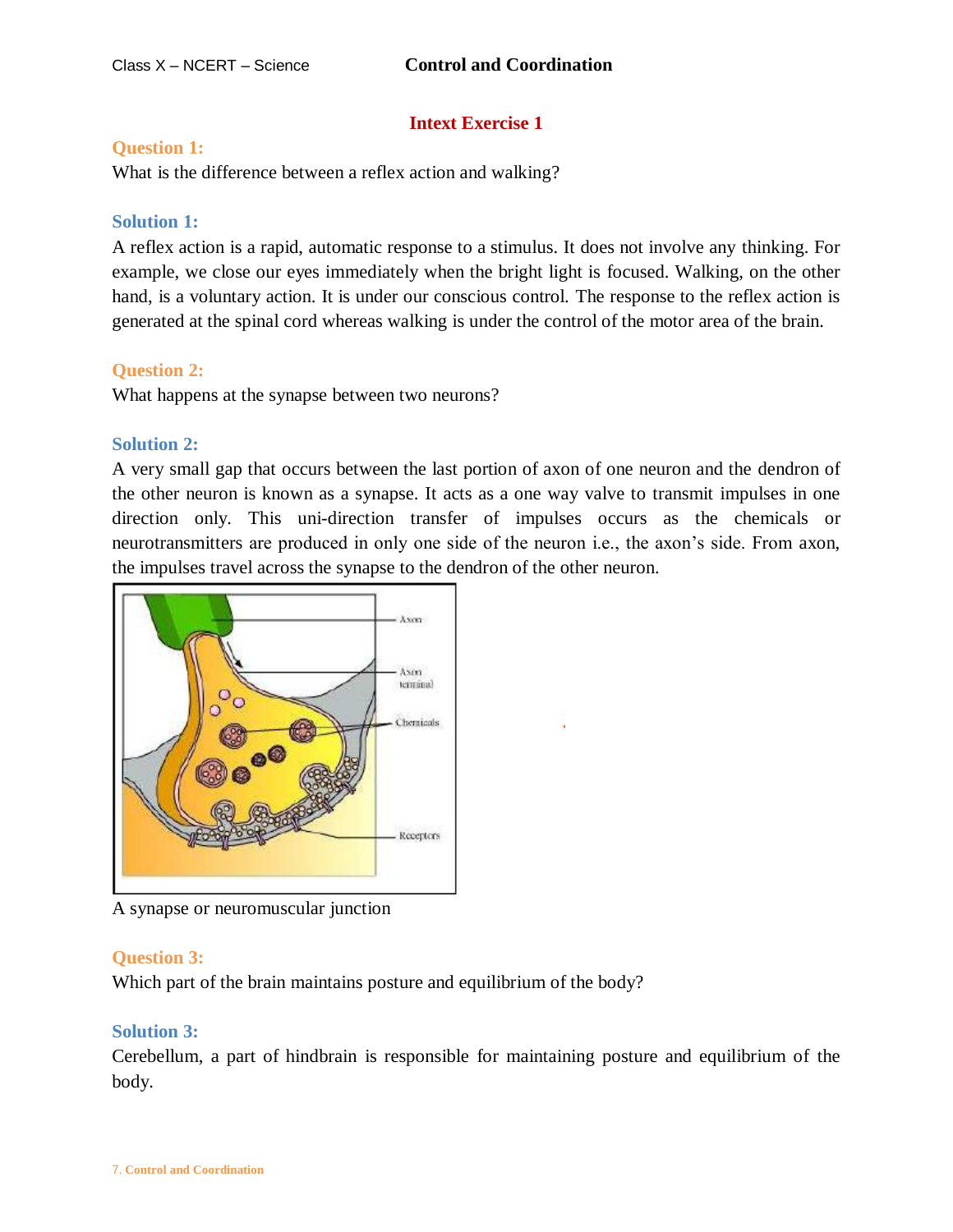## **Question 4:**

How do we detect the smell of an agarbatti (incense stick)?

## **Solution 4:**

The thinking part of our brain is the forebrain. It has separate areas that are specialized for hearing, smelling, sight, taste, touch, etc. The forebrain also has regions that collect information or impulses from the various sensory receptors. When the smell of an incense stick reaches us, our olfactory receptors detect it . Then, the forebrain interprets it by putting it together with the information received from other receptors and also with the information already stored in the brain as memory.

## **Question 5:**

What is the role of the brain in reflex action?

#### **Solution 5:**

Reflex actions are sudden and involuntary responses, which do not involve any thinking. The sensory nerves that detect the stimulus are connected to the motor nerves that move the muscles. Such a connection of detecting the signal from the receptors (input) and responding to it quickly (output) through effectors is called a reflex arc. The reflex arc is the pathway for signaling between receptors and effectors in a reflex action. The signaling is through the actions of the sensory and motor neuron which connect to each other in the spinal cord.



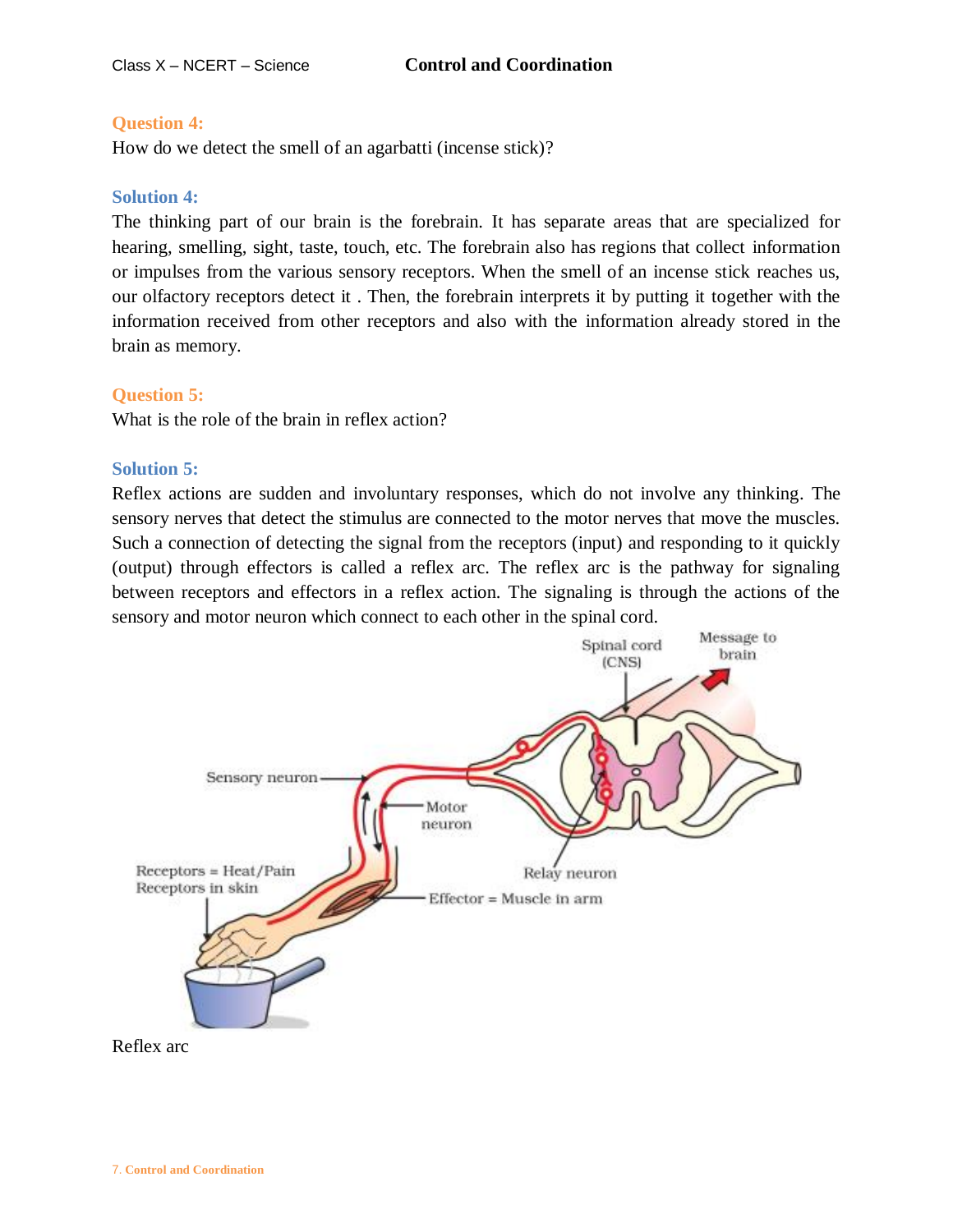Reflex arcs are formed in the spinal cord but the information (input) reaches the brain. The brain is only aware of the signal and the response that has taken place. Brain stores this information in the memory. This is helpful in conditioning of certain reflexes. However, the brain has no role to play in the creation of the response.

# **Intext Exercise 2**

**Question 1:** What are plant hormones?

## **Solution 1**:

Plant hormones or phytohormones are naturally-occurring organic substances that regulate growth and metabolism in plant cells. These are synthesized in one part of the plant body (in minute quantities) and are translocated to other parts when required. The five major types of phytohormones are auxins, gibberellins, cytokinins, abscisic acid, and ethylene.

## **Question 2:**

How is the movement of leaves of the sensitive plant different from the movement of a shoot towards light?

## **Solution 2**:

The movement of leaves of the sensitive plant, *Mimosa pudica* or "touch me not", occurs in response to touch or contact stimuli. This is a type of nastic movement called as seismonasty. Such movements occur due to the difference in turgor pressures in cells of the leaf. This movement is independent of growth. These movements are non-directional. The movement of shoot towards light is known as phototropism. These kind of tropic movements occur due to growth in a specific direction. Thus, this type of movement is directional and is growth dependent.

## **Question 3:**

Give an example of a plant hormone that promotes growth.

#### **Solution 3**:

Auxin is an example of growth-promoting plant hormone.

#### **Question 4:**

How do auxins promote the growth of a tendril around a support?

### **Solution 4:**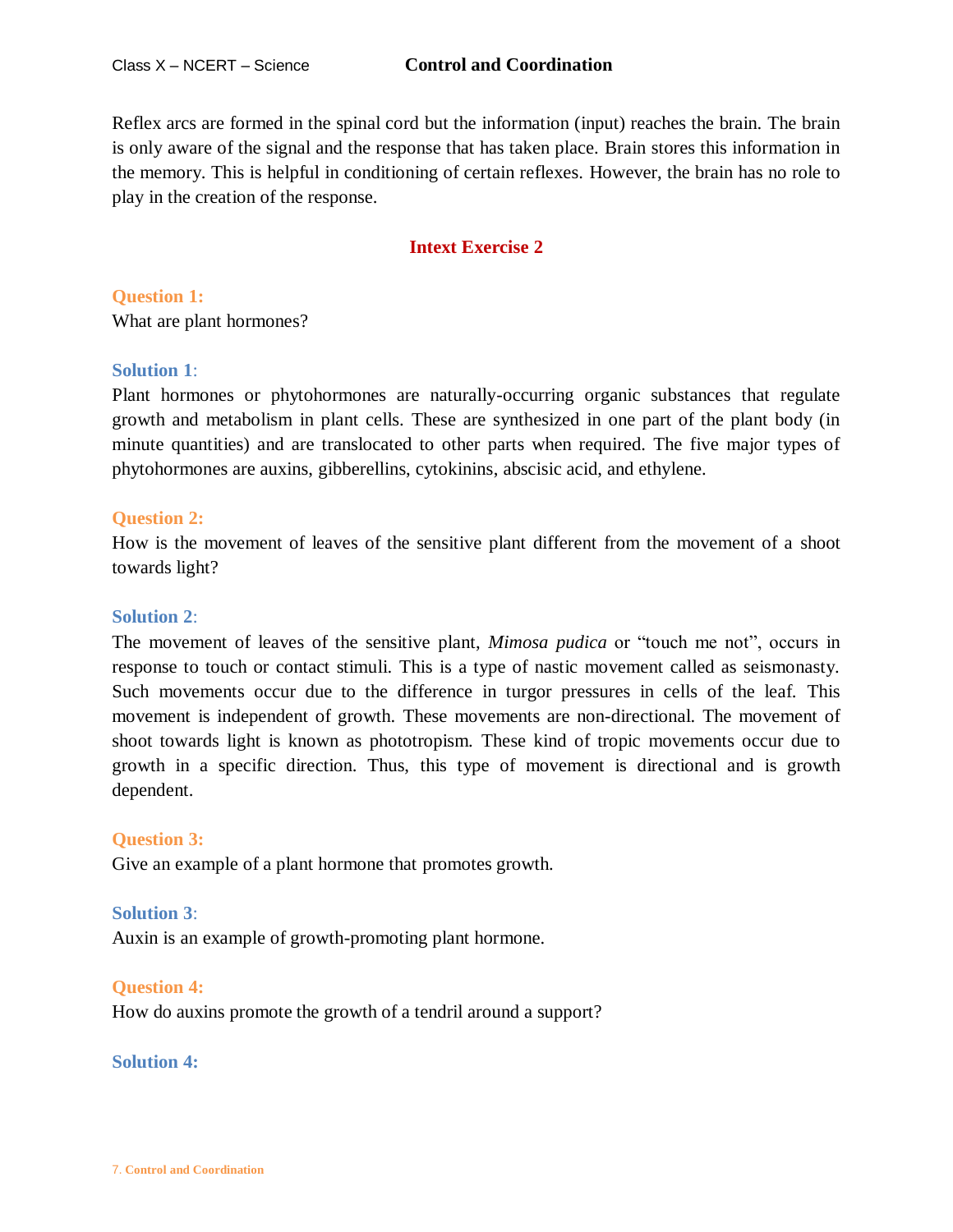Auxin is synthesized at the shoot tip. It helps the cells of the shoot tips to grow longer. When one side of a tendril comes in contact with a support, auxin stimulates faster growth of the cells on the opposite side, leading to uneven growth on either side of the tendril. This causes the tendril to form a coil around the support. This makes the tendrils appear as a watch spring.

## **Question 5:**

Design an experiment to demonstrate hydrotropism.

## **Solution 5:**

Hydrotropism is the movement of plant parts in response to water. Roots show positive hydrotropism as they grow towards water. This can be demonstrated as follows:

Take two small beakers and label them as A and B. Fill beaker A with water. Now make a cylindrical-shaped roll from a filter paper and keep it as a bridge between beaker A and beaker B, as shown in the figure. Attach few germinating seeds in the middle of the filter paper bridge. Now, cover the entire set-up with a transparent plastic container so that the moisture is retained.



Observation:

The roots of the germinating seeds will grow towards beaker A.



This experiment demonstrates the phenomenon of hydrotropism.

\_\_\_\_\_\_\_\_\_\_\_\_\_\_\_\_\_\_\_\_\_\_\_\_\_\_\_\_\_\_\_\_\_\_\_\_\_\_\_\_\_\_\_\_\_\_\_\_\_\_\_\_\_\_\_\_\_\_\_\_\_\_\_\_\_\_\_\_\_\_\_\_\_\_\_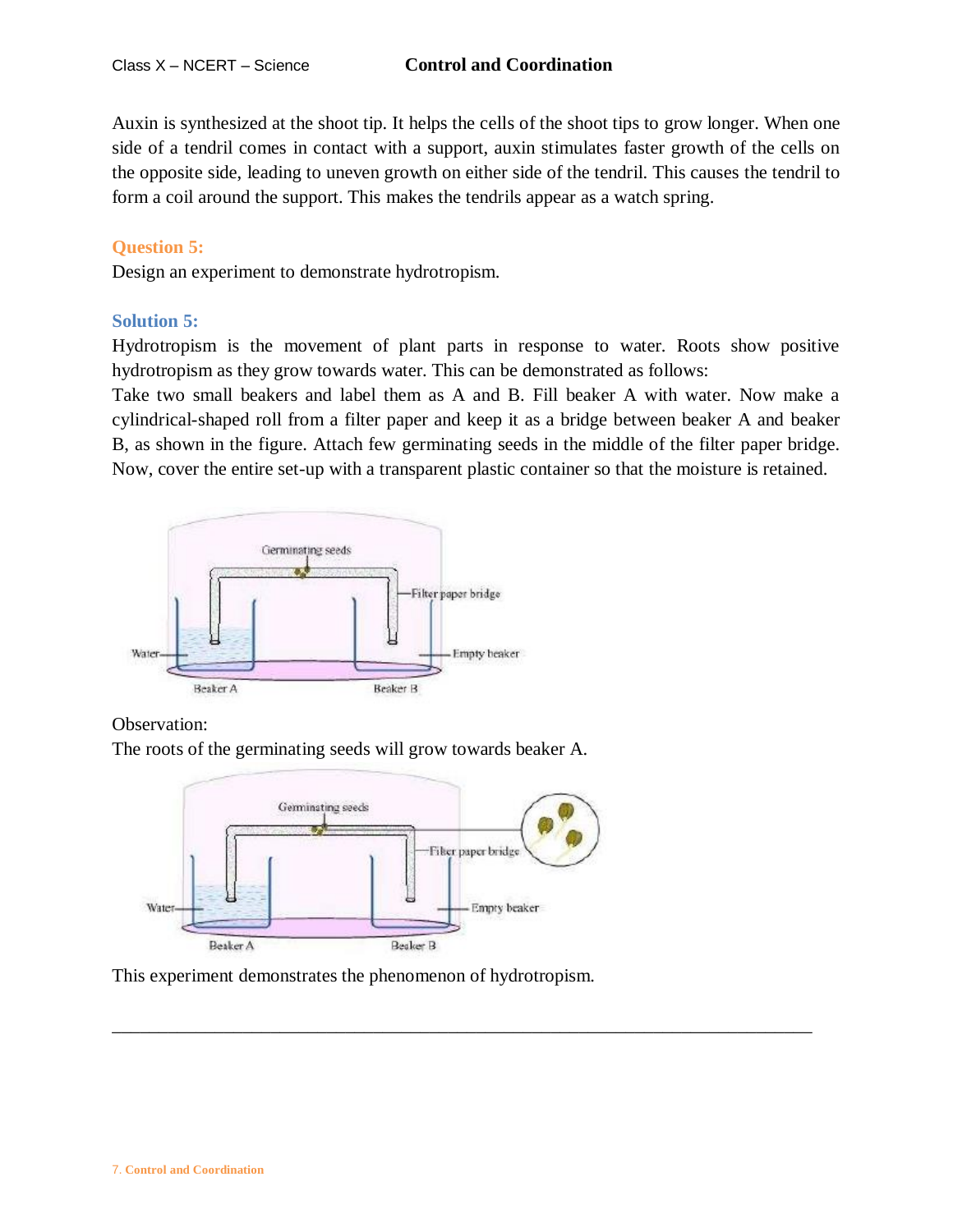# **Intext Exercise 3**

### **Question 1:**

How does chemical coordination take place in animals?

### **Solution 1:**

Chemical coordination takes place in animals with the help of hormones. Hormone is a chemical messenger that regulates various physiological processes in living organisms. It is secreted by specific glands. The hormones act on target tissues which may be far away from the gland. Therefore, these hormones are secreted by the glands in to the blood and are thus transported to the target tissues where they act. The regulation of physiological processes, and control and coordination by hormones comes under the endocrine system. The nervous system along with the endocrine system in our body controls and coordinates the physiological processes.

#### **Question 2:**

Why is the use of iodised salt advisable?

#### **Solution 2:**

Iodine stimulates the thyroid gland to produce thyroxin hormone. It regulates the metabolism of carbohydrates, fats, and proteins in our body. Deficiency of this hormone results in the enlargement of the thyroid gland. This can lead to goitre, a disease characterized by swollen neck. Iodine is not easily available through food, especially plant based food. Seafood is rich in iodine but not available to a large number of people due to their habitation and food habits. Therefore, iodised salt is advised for normal functioning of the thyroid gland.

## **Question 3:**

How does our body respond when adrenaline is secreted into the blood?

#### **Solution 3:**

Adrenalin is a hormone secreted by the adrenal glands in case of any danger or emergency or any kinds of stress. It is secreted directly into the blood and is transported to different parts of the body. When secreted in large amounts, it speeds up the heartbeat and hence supplies more oxygen to the muscles. The breathing rate also increases due to contractions of diaphragm and rib muscles. It also increases the blood pressure. The blood is diverted away from the stomach and intestines to the muscles of the limbs. All these responses enable better transport of oxygen to muscle tissues for respiration so as to release more energy for either flight or fight. Thus, adrenaline enables the body to deal with any stress or emergency. Therefore, it is also called as emergency hormone.

#### **Question 4:**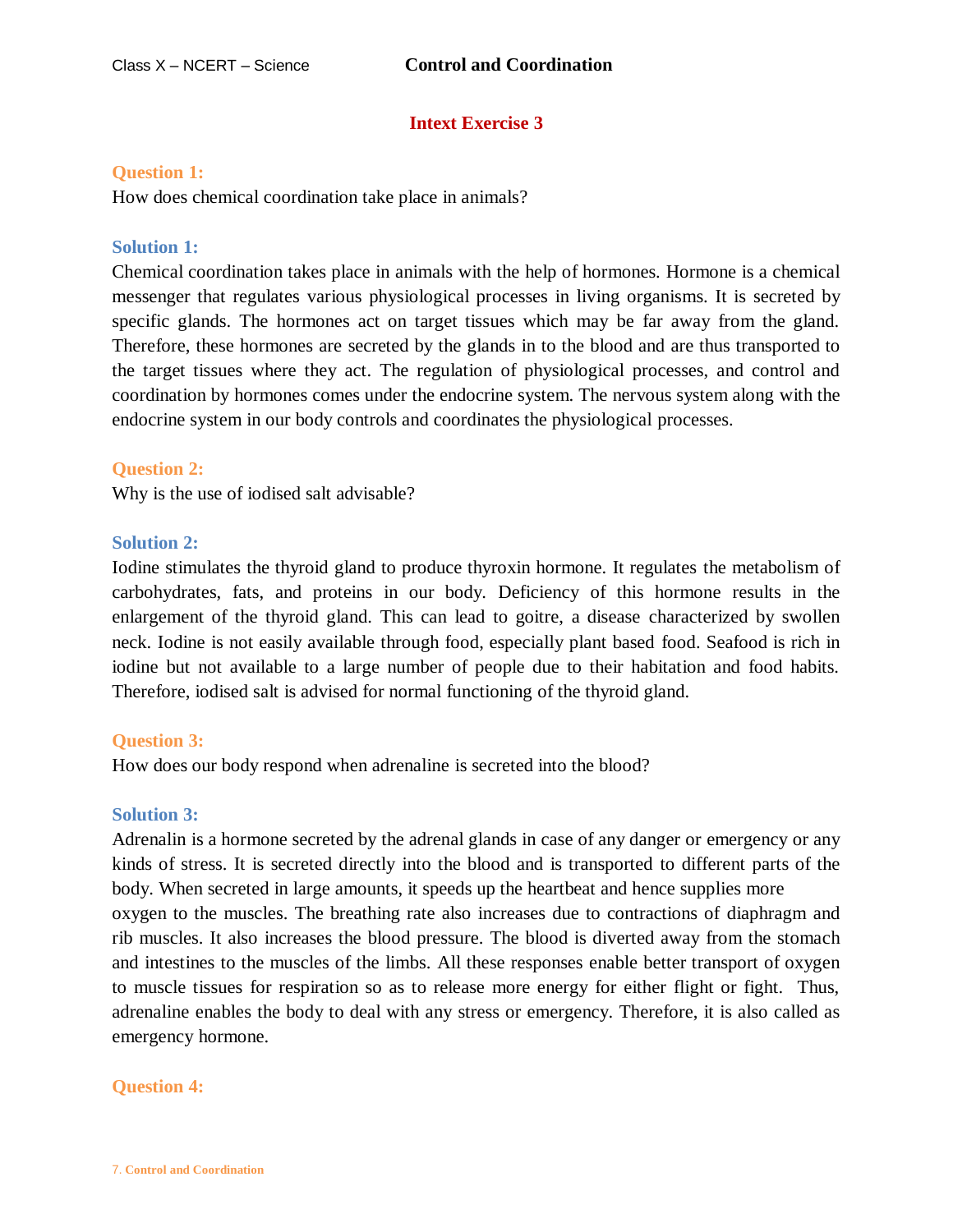Why are some patients of diabetes treated by giving injections of insulin?

## **Solution 4:**

Diabetes mellitus is a disease in which the level of sugar in the blood (glucose) is too high. Insulin, a hormone secreted by the pancreas, helps in regulating the blood sugar levels by converting excess glucose to glycogen in the liver. In such patients the amount of insulin secreted by pancreas is insufficient to cope with the amount of glucose in blood. This is the reason why diabetic patients are treated by giving injections of insulin.

# **NCERT Exercise**

\_\_\_\_\_\_\_\_\_\_\_\_\_\_\_\_\_\_\_\_\_\_\_\_\_\_\_\_\_\_\_\_\_\_\_\_\_\_\_\_\_\_\_\_\_\_\_\_\_\_\_\_\_\_\_\_\_\_\_\_\_\_\_\_\_\_\_\_\_

# **Question 1:**

Which of the following is a plant hormone?

- (a) Insulin
- (b) Thyroxin
- (c) Oestrogen
- (d) Cytokinin

# **Solution 1:**

(d) Cytokinin is a plant hormone.

# **Question 2:**

The gap between two neurons is called a

- (a) dendrite.
- (b) synapse.
- (c) axon.
- (d) impulse.

# **Solution 2:**

(b) The gap between two neurons is called a synapse.

# **Question 3:**

The brain is responsible for

- (a) thinking.
- (b) regulating the heart beat.
- (c) balancing the body.
- (d) all of the above.

# **Solution 3:**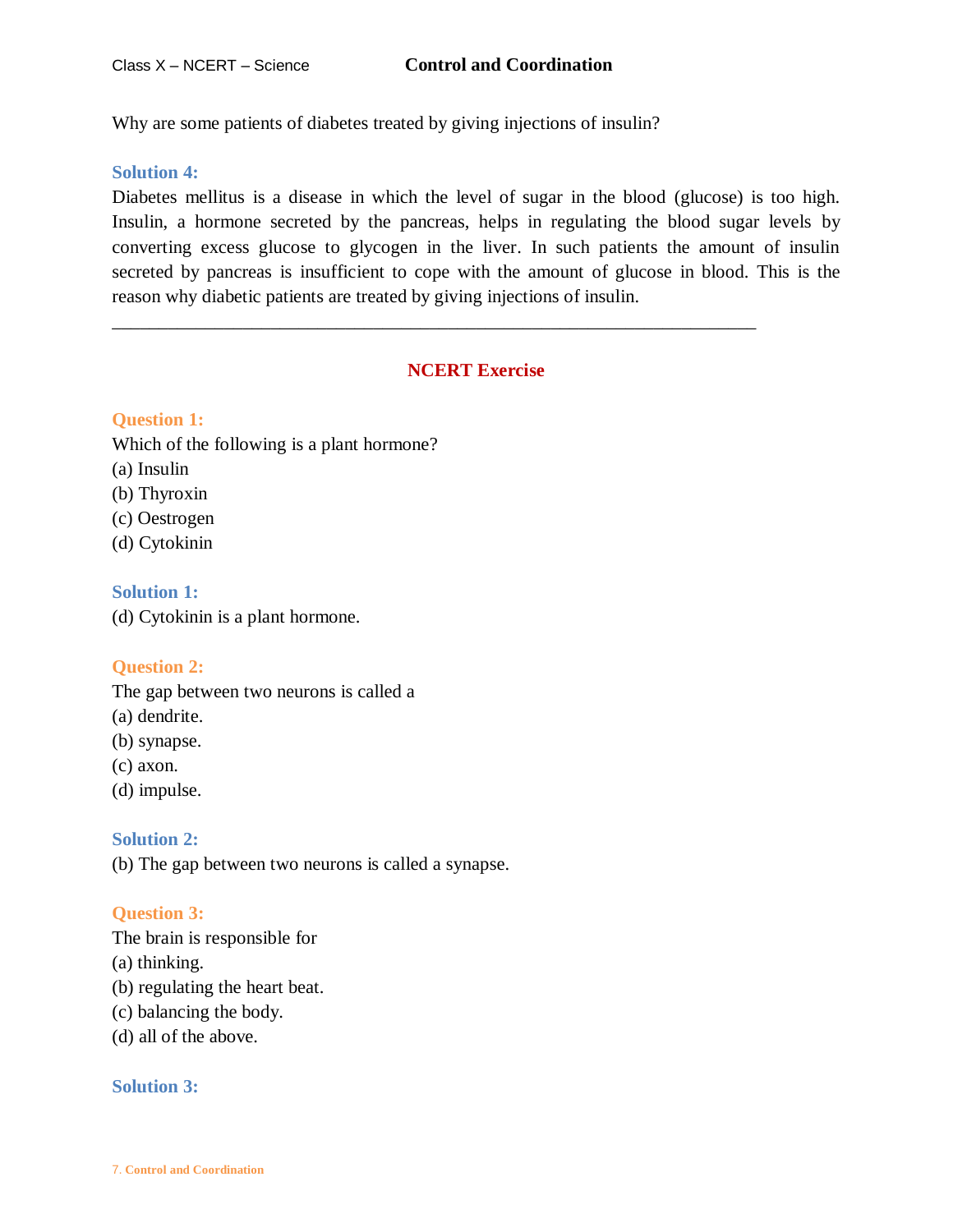(d) The brain is responsible for thinking, regulating the heart beat and balancing the body.

### **Question 4:**

What is the function of receptors in our body? Think of situations where receptors do not work properly. What problems are likely to arise?

## **Solution 4:**

Receptors are sensory structures (organs/tissues or cells) present all over the body. The receptors are either grouped in case of eye or ear, or scattered in case of skin. Functions of receptors:

(i) They sense the external stimuli such as heat or pain.

(ii) They also trigger an impulse in the sensory neuron which sends message to the spinal cord.

When the receptors are damaged, the external stimuli transferring signals to the brain are not felt. This could lead to damage to tissues and organs in the body. For example, in the case of damaged receptors, if we accidentally touch any hot object, then our hands might get burnt as damaged receptors cannot perceive the external stimuli of heat and pain.

#### **Question 5:**

Draw the structure of a neuron and explain its function.

## **Solution 5:**

Neurons are the functional units of the nervous system. The three main parts of a neuron are axon, dendrite, and cell body.



#### Structure of a neuron

#### **Functions of the three parts of a neuron:**

Axon: It conducts messages away from the cell body.

Dendrite: It receives information from axon of another cell through chemical transmitters and conducts the messages towards the cell body.

Cell body: It contains nucleus, mitochondria, and other organelles. It is mainly concerned with the maintenance and growth.

## **Question 6:**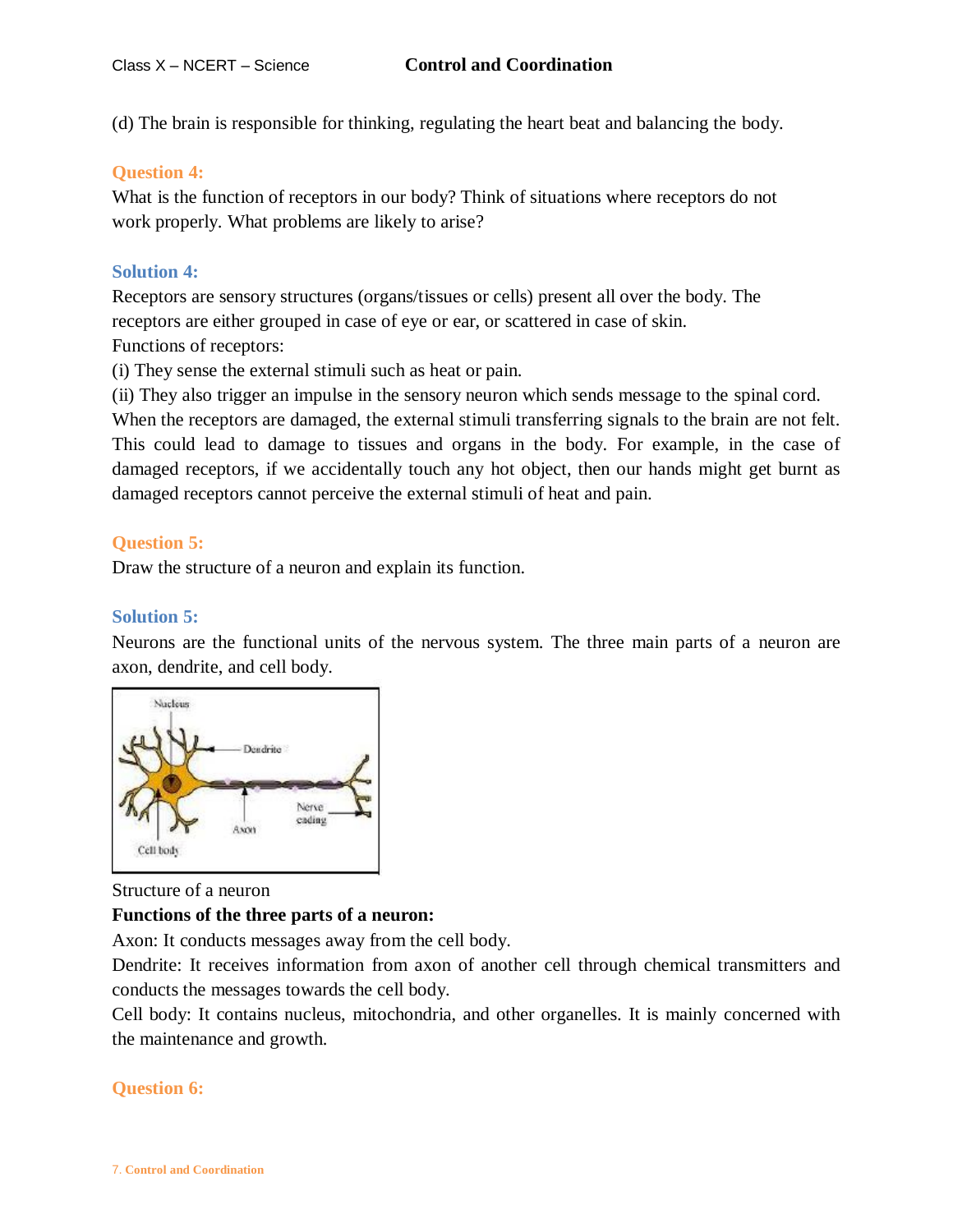How does phototropism occur in plants?

## **Solution 6:**

Phototropism is the movement of plant parts in response to light. The shoot is positively phototropic as it moves towards light whereas the root is negatively phototropic as it moves away from light.

Plants exhibit phototropism due to the action of auxins like indole-acetic acid (IAA). When one side of the shoot is exposed to sunlight molecules of IAA move to the opposite (shaded) side. IAA initiates cell division and elongation in the shaded side and not in the side of the shoot exposed to the light. This causes unequal growth on both sides of the shoot with the shaded portion growing more than the side exposed to sun. This causes the shoot to bend towards the light.

## **Question 7:**

Which signals will get disrupted in case of a spinal cord injury?

## **Solution 7:**

The reflex arc connections between the input and output nerves meet in a bundle in the spinal cord. Nerves from all over the body meet in a bundle in the spinal cord on their way to the brain. In case of any injury to the spinal cord, all nervous signaling will be affected. This will affect the transmission of impulses from receptors to the brain as well as response from the brain to the effectors, especially the motor neurons.

## **Question 8:**

How does chemical coordination occur in plants?

## **Solution 8:**

Plants respond to stimuli by showing movements. The growth, development, and responses to the environment in plants is controlled and coordinated by a special class of chemical substances known as hormones. These hormones are produced in one part of the plant body and are translocated to other parts. For example, a hormone produced in roots is translocated to other parts when required. The five major types of phytohormone are auxins, gibberellins, cytokinins, abscisic acid, and ethylene. These phytohormones are either growth promoters (such as auxins, gibberellins, cytokinins, and ethylene) or growth inhibitors such as abscisic acid.

## **Question 9:**

What is the need for a system of control and coordination in an organism?

## **Solution 9**: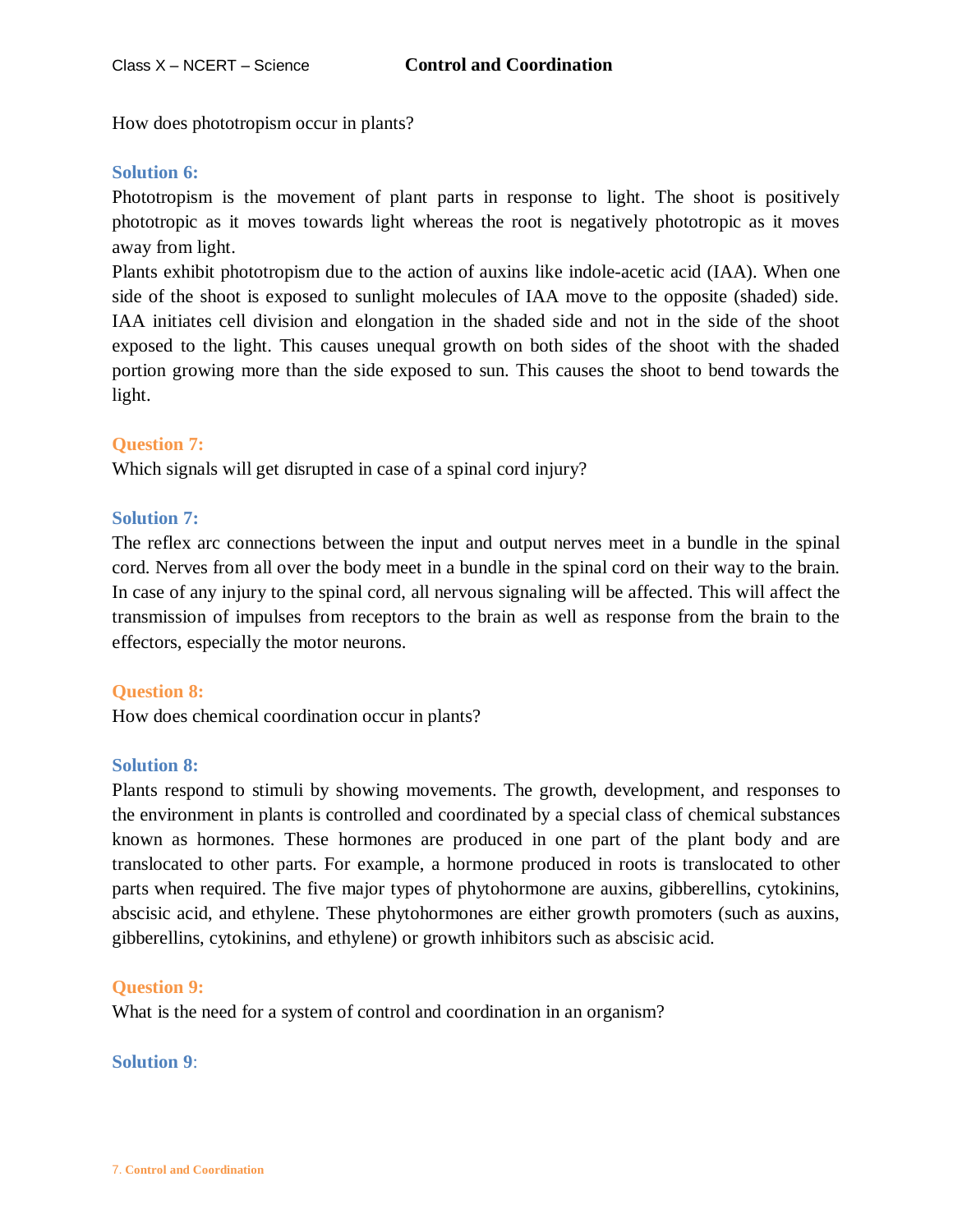The maintenance of the body functions in response to changes in the body by working together of various integrated body systems is known as coordination. All the movements that occur in response to stimuli need to be carefully coordinated and controlled. Control over responses to stimuli helps in more efficient response mechanisms. Co-ordination of various responses is essential for the organism as a while to function efficiently taking into account all the stimuli and their effect. Therefore, various responses and physiological processes have to be co-ordinated so that they take place in the right cell in the right amount at the right time. In animals, the control and coordination movements are provided by nervous and muscular systems. In plants the control and co-ordination is done by the action of phytohormones.

## **Question 10:**

How are involuntary actions and reflex actions different from each other?

## **Solution 10:**

Involuntary actions cannot be consciously controlled. For example, we cannot consciously control the movement of food in the alimentary canal. These actions are however directly under the control of the brain. On the other hand, the reflex actions such as closing of eyes immediately when bright light is focused show sudden response and do not involve any thinking. This means that unlike involuntary actions, the reflex actions are not under the control of brain. Reflex actions can be conditioned whereas involuntary actions like heartbeat and peristalsis cannot be conditioned. It is possible to say that all reflex actions are involuntary but all involuntary actions are not reflex actions.

## **Question 11:**

Compare and contrast nervous and hormonal mechanisms for control and coordination in animals.

## **Solution 11:**

| Nervous system mechanism                    | Hormonal system mechanism             |
|---------------------------------------------|---------------------------------------|
| 1. The information is conveyed in the form  | 1. The information is conveyed in the |
| of electric impulse                         | form of chemical messengers           |
| 2. The axons and dendrites transmit the     | 2. The information is transmitted or  |
| information through a coordinated effort.   | transported through blood.            |
| 3. The flow of information is rapid and the | 3. The information travels slowly and |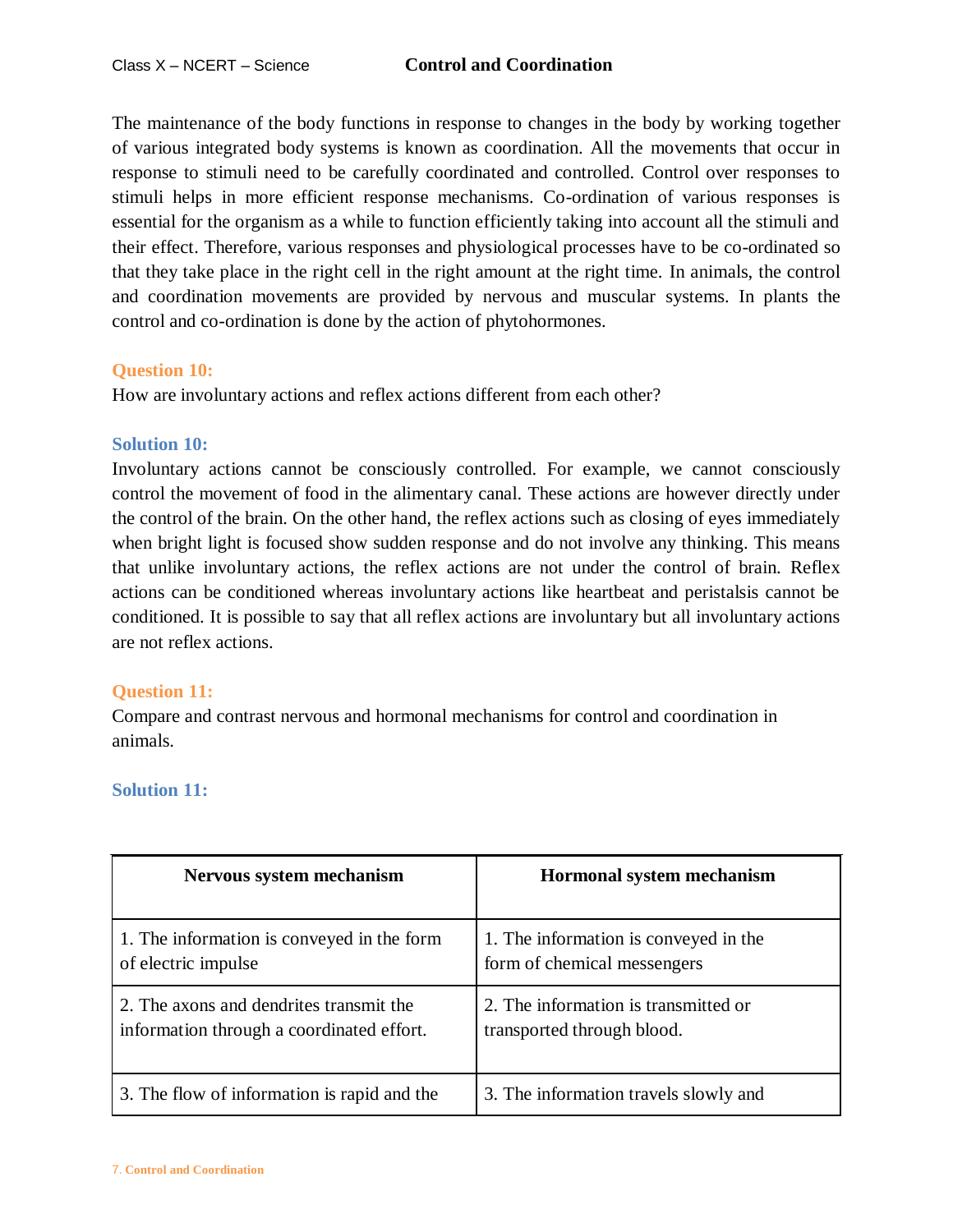| response is quick.              | the response is slow.        |
|---------------------------------|------------------------------|
| 4. Its effects are short lived. | 4. It has prolonged effects. |
| 5. Does not cause growth        | 5. It can cause growth       |

# **Question 12:**

What is the difference between the manner in which movement takes place in a sensitive plant and the movement in our legs?

# **Solution 12:**

| Movement in sensitive plants                                                                                                                                                                                 | Movement in our legs                                                                                            |
|--------------------------------------------------------------------------------------------------------------------------------------------------------------------------------------------------------------|-----------------------------------------------------------------------------------------------------------------|
| sensitive plant such as <i>Mimosa pudica</i> occurs<br>in response to touch (stimulus).                                                                                                                      | 1. The movement that takes place in a 1. Movement in our legs is an<br>example of<br>voluntary actions.         |
| 2. For this movement, the information is<br>from cell<br>to cell<br>by <sub>l</sub><br>transmitted<br>electrochemical signals as plants do not have<br>any specialised tissue for conduction of<br>impulses. | 2. The signal or messages for these actions are<br>passed to the brain and hence are<br>consciously controlled. |
| 3. For this movement to occur, the plant cells<br>change shape by changing the amount of<br>water in them.                                                                                                   | 3. In animal muscle cells, some proteins are<br>found which allow the movement to occur.                        |